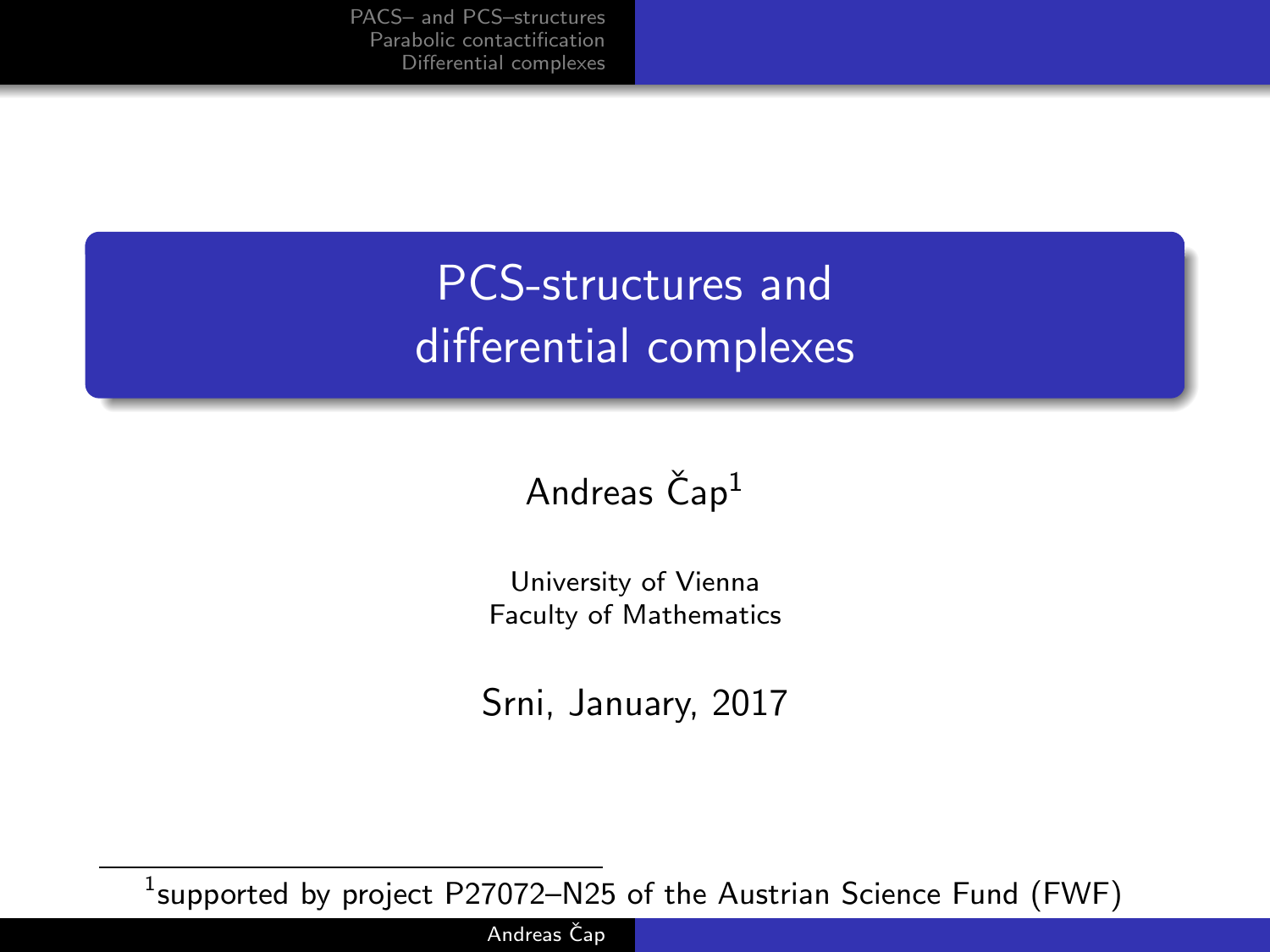- This talk reports on joint work with Tomás Salač (Prague), which is available in the arXiv preprints 1605.01161, 1605.01897 and 1701.01306.
- P(A)CS-structures are first order G-structures which have an underlying (almost) conformally symplectic structure. Any such structure admits a canonical connection, which provides a relation to special symplectic connections and thus to exotic affine homolonomies.
- In the PCS–case, there is a relation to quotients of parabolic contact structures by transverse infinitesimal automorphisms ("parabolic contactification").
- Using this, BGG sequences can be descended to sequences of invariant differential opertors which are complexes in the case of special symplectic connections. In important special cases, the cohomology of these complexes can be computed.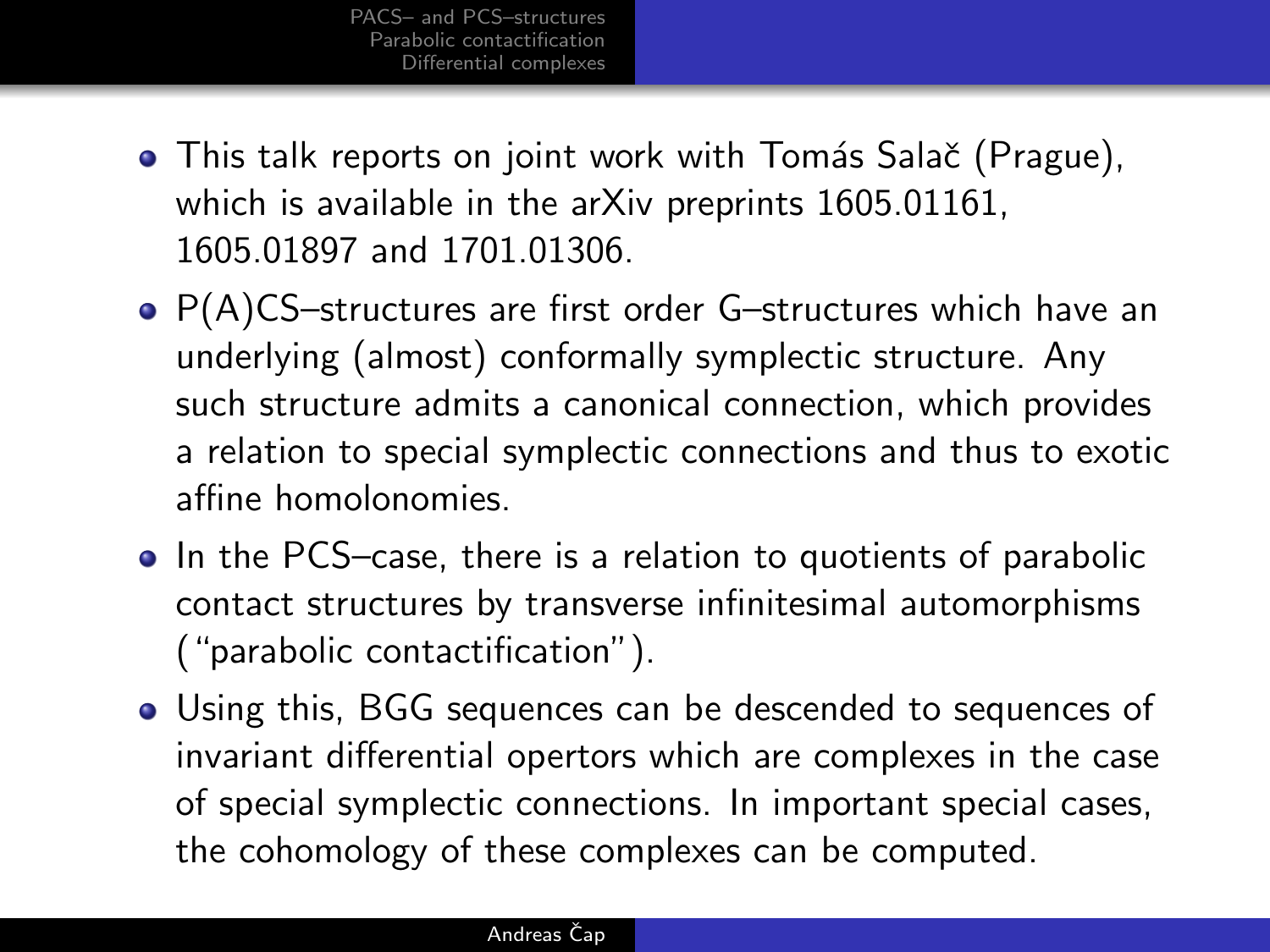[PACS– and PCS–structures](#page-3-0) [Parabolic contactification](#page-7-0) [Differential complexes](#page-9-0)









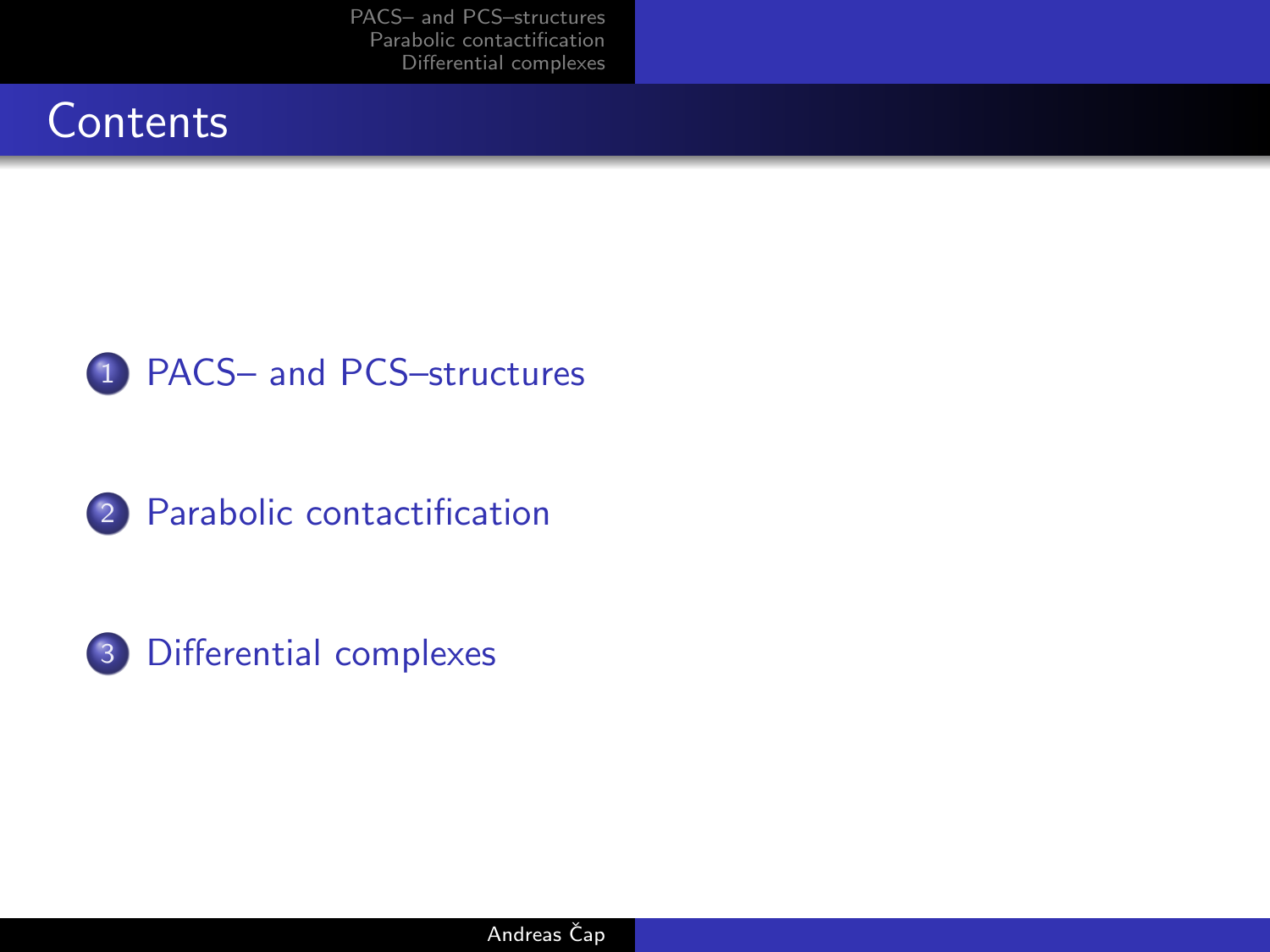### **Motivation**

The orginal motivation for this project came from an article by M. Eastwood and H. Goldschmidt on integral geometry on  $\mathbb{C}P^n$  (JDG, 2013). The main tool in that paper is a characterization of the image of the operator  $D:\mathsf{\Gamma}(S^kT^*\mathbb C P^n)\to \mathsf{\Gamma}(S^{k+1}T^*\mathbb C P^n)$  defined by  $D(\varphi_{b...c}) := \nabla_{(a}\varphi_{b...c})$ :

The image of D coincides with the kernel of a differential operator D of order  $k + 1$  with values in a bundle associated to a specific irreducible representation of  $Sp(2n,\mathbb{R})$  whose principal symbol is  $Sp(2n,\mathbb{R})$ -equivariant.

<span id="page-3-0"></span>This is done by constructing a complex on  $\mathbb{C}P^n$ , which starts with the operators D and  $\ddot{D}$  and showing that it has trivial cohomology in degree one. The result resembles a (contact) projective BGG complex in dimension  $2n + 1$ .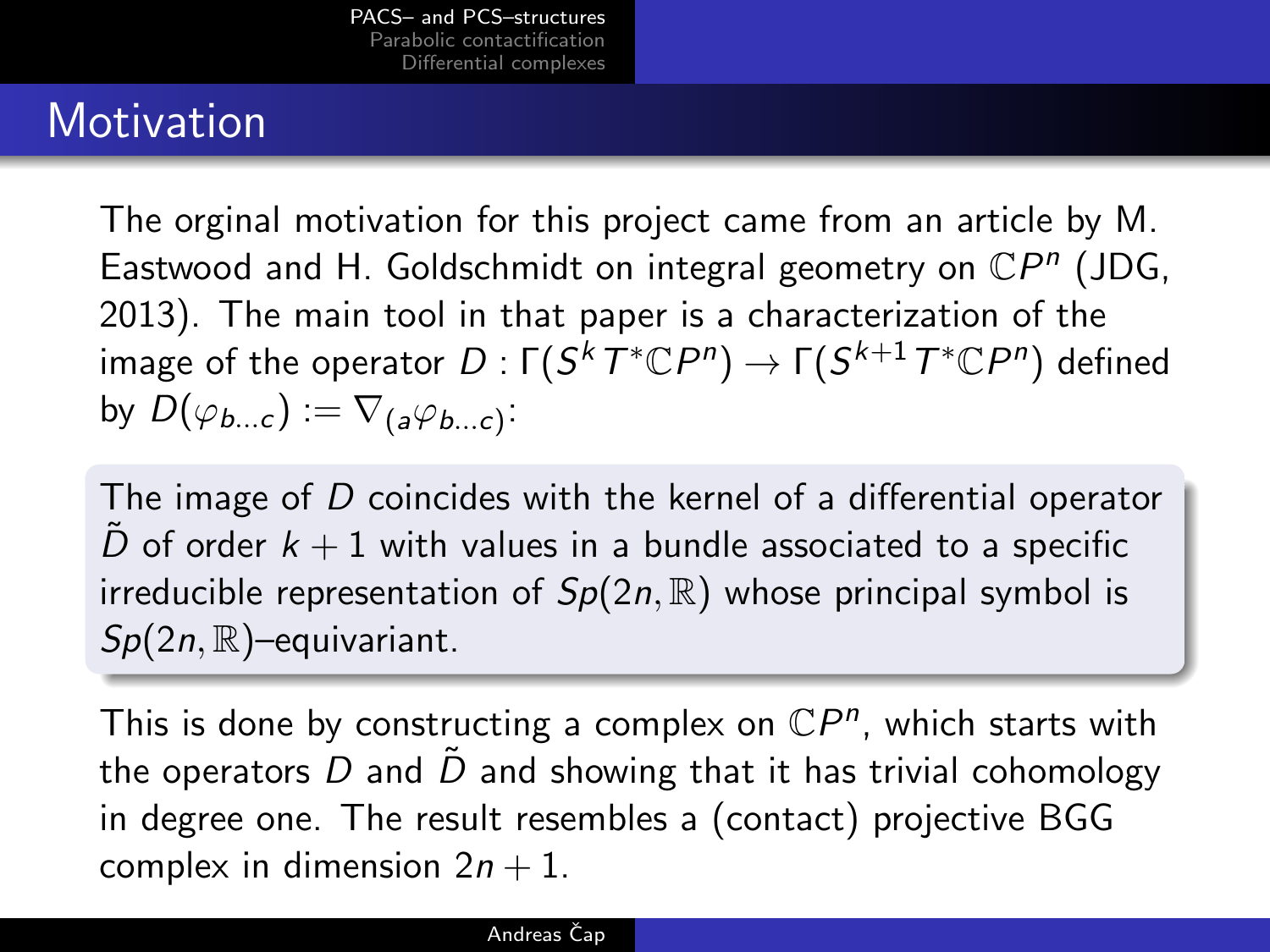### (Almost) conformally symplectic structures

An almost conformally symplectic structure (ACS–structure) on an even dimensional manifold  $M$  is defined as a line-subbundle  $\ell \subset \mathsf{\Lambda}^2T^*M$  such that each non–zero element of  $\ell$  is non–degenerate. The structure is called conformally symplectic (or CS–structure) iff locally around each  $x \in M$ , there is  $\tau \in \Gamma(\ell)$  with  $\tau(x) \neq 0$  and  $d\tau = 0$ .

Equivalently, an ACS–structure is a G–structure corresponding to  $CSp(2n,\mathbb{R})\subset GL(2n,\mathbb{R})$ . Such a G-structure has an intrinsic torsion, which vanishes if and only if the structure is CS.

Traditionally, such structures are often described using local sections of  $\ell$ . For our purposes it will be much more convenient not to choose local sections.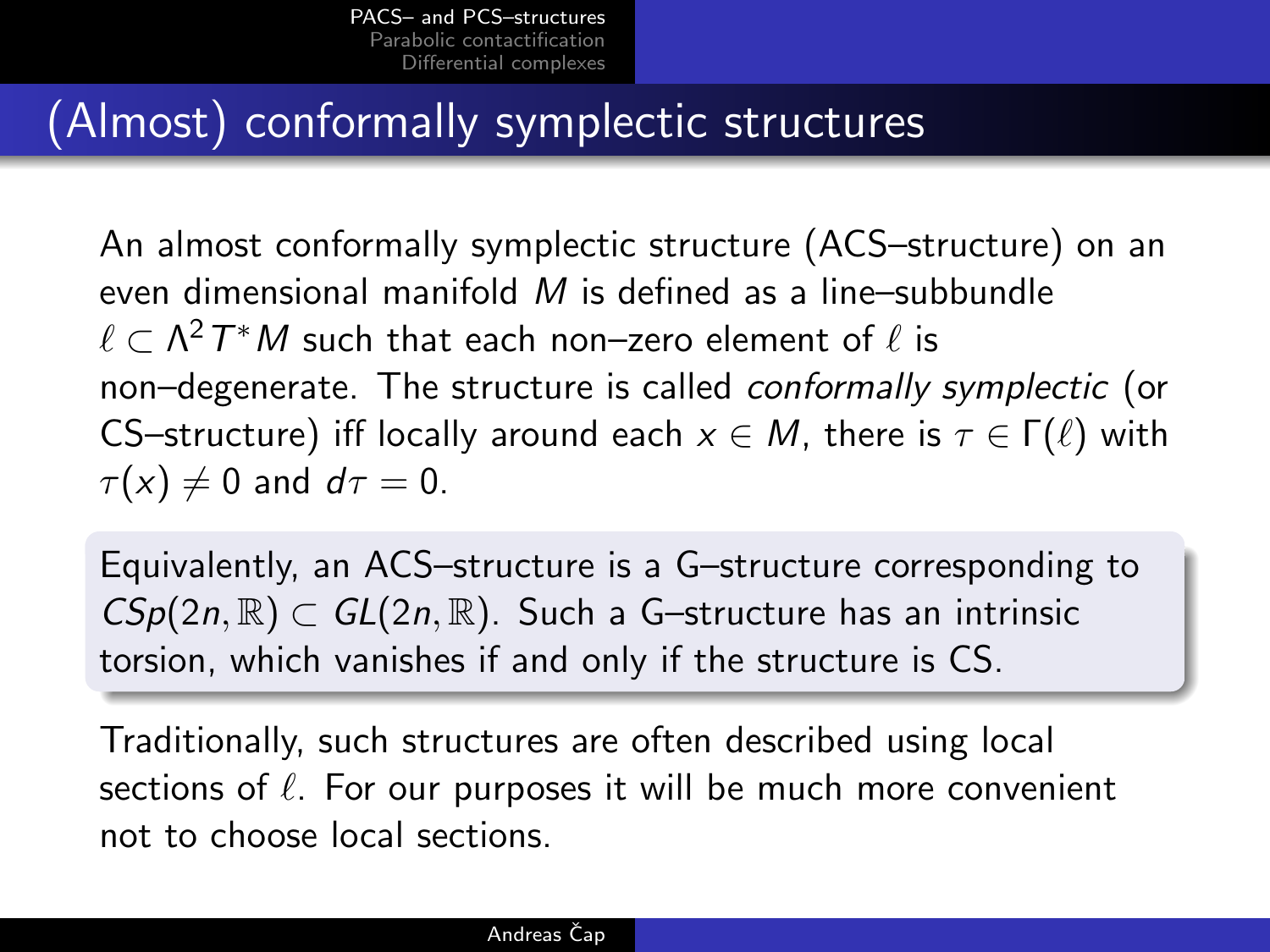Now let g be a simple Lie algebra endowed with a *contact grading*  $\mathfrak{g} = \mathfrak{g}_{-2} \oplus \mathfrak{g}_{-1} \oplus \mathfrak{g}_0 \oplus \mathfrak{g}_1 \oplus \mathfrak{g}_2$ . Thus  $\mathfrak{g}_- = \mathfrak{g}_{-2} \oplus \mathfrak{g}_{-1}$  is a Heisenberg algebra on which  $g_0$  acts by derivations.

Via restriction to  $g_{-1}$ ,  $\text{Der}(g_{-}) \cong \text{csp}(g_{-1})$  and we obtain an injection  $g_0 \hookrightarrow \text{csp}(g_{-1})$ . If g is of type  $C_n$ , this is an isomorphism. We'll exclude this case for now and return to it later.

Choosing a group  $G_0$  with Lie algebra  $g_0$ , there is th notion of a  $G_0$ –structure on smooth manifolds M of dimension dim( $g_{-1}$ ). Of course, this has an underlying ACS–structure, so we call these structures PACS–structures (parabolic ACS–structures) and PCS–structures if the underlying structure is CS. Since contact gradings are well understood, one can derive explicity descriptions of all the PACS–structures, e.g. as almost quaternionic structures with a Hermitian ACS–structure.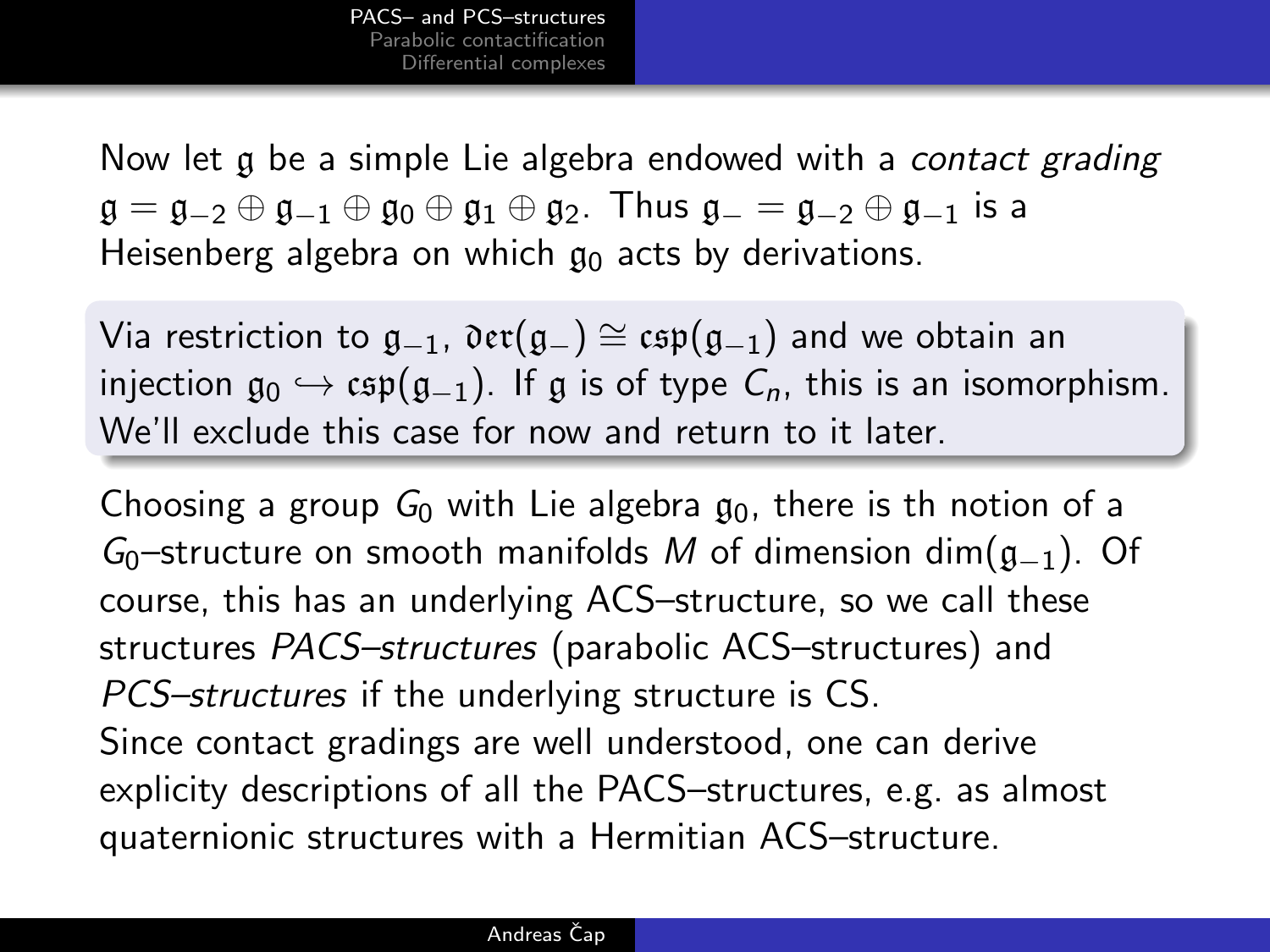If g is not of type  $C_n$ , then  $\mathfrak{g}_0 \subset \mathfrak{gl}(\mathfrak{g}_{-1})$  has vanishing first prolongation. There also is a natural normalization condition (constructed using the Kostant–codifferential), so any PACS–structure on M determins a canonical principal  $G_0$ –connection or a equivalently a linear connection on TM, whose torsion and curvature are basic invariants of the structure.

The torsion naturally splits as  $\mathcal{T}=\mathcal{T}_i+\mathcal{T}_h$ , where  $\mathcal{T}_i$  is the obstruction to the structure being PCS, while  $T<sub>h</sub>$  is algebraically harmonic.

**Remark**: If g is not of type  $A_n$ , then  $\mathfrak{g}_0$  is a maximal subalgebra of csp( $g_{-1}$ ). In the A<sub>n</sub>–case, there is a unique intermediate subalgebra, which is of infinite type.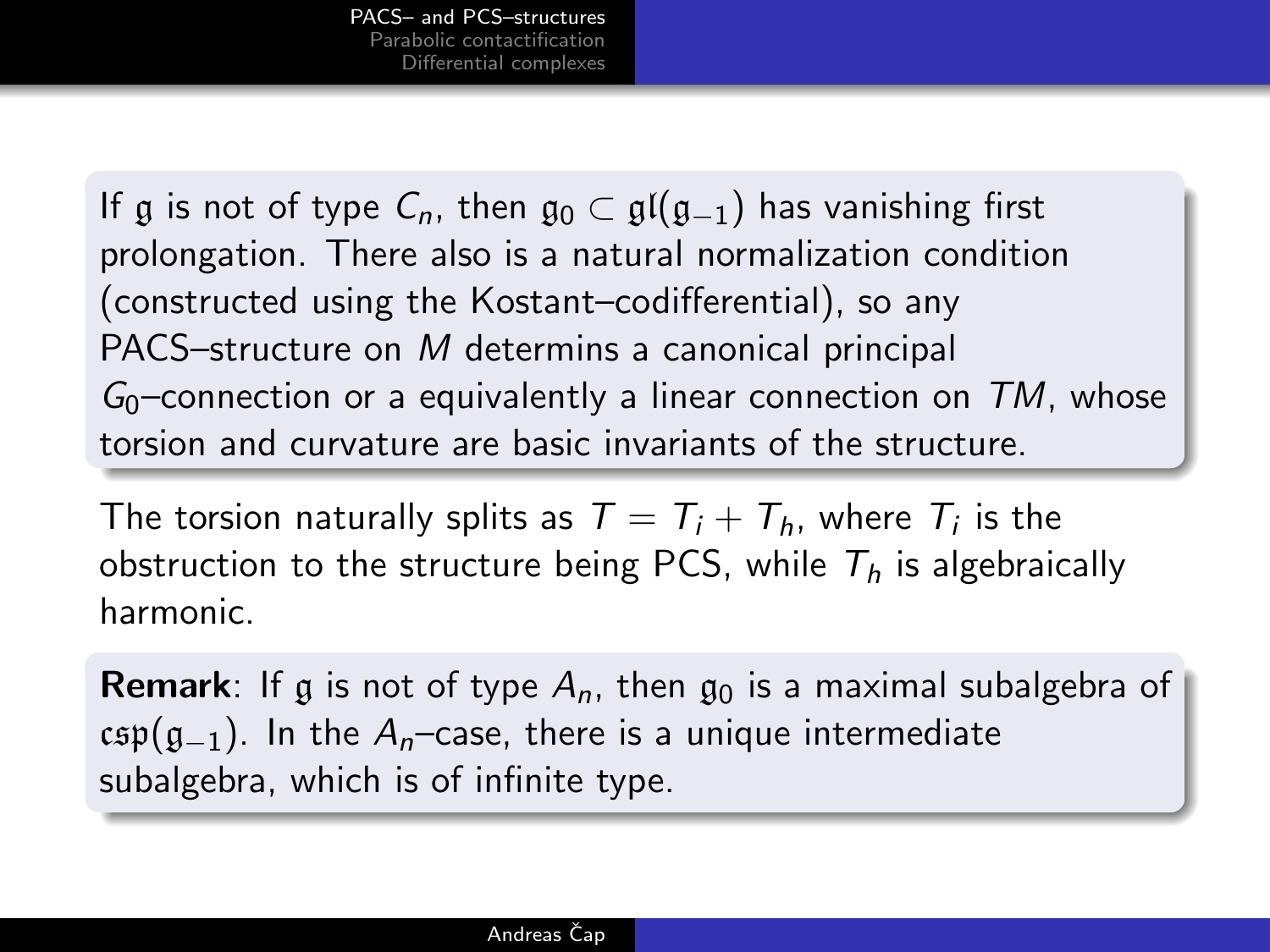Let  $(M^{\#}, H)$  be a contact manifold. Then  $\xi \in \mathfrak{X}(M^{\#})$  is a transversal infinitesimal automorphism iff for all  $\eta \in \Gamma(H)$  we get  $[\xi, \eta] \in \Gamma(H)$  and for all  $x \in M$ , we have  $\xi(x) \notin H_x$ . (Equivalently,  $\xi$  is the Reeb field for some contact form.) Then  $\xi$  determines a one–dimensional foliation  $\mathcal F$  of  $M^{\#}$ .

Any local leaf space M for  $F$  naturally inherits a CS-structure. Locally, any CS–structure can be realized in this way, unique up to local contactomorphism.

<span id="page-7-0"></span>A contact grading on g (not of type  $C_n$ ), and an appropriate choice of group  $G_0$  give rise to a *parabolic contact structure*. For a contact manifold  $(M^{\#}, H)$  this is given by a reduction of structure group of  $H \oplus (TM^{\#}/H)$  to  $G_0$ . This is a finite order structure, which determins a canonical Cartan connection of type  $(G, P)$ , where P has Lie algebra  $g_{>0}$ . Transversal infinitesimal automorphisms make sense in this setting but are much more rare.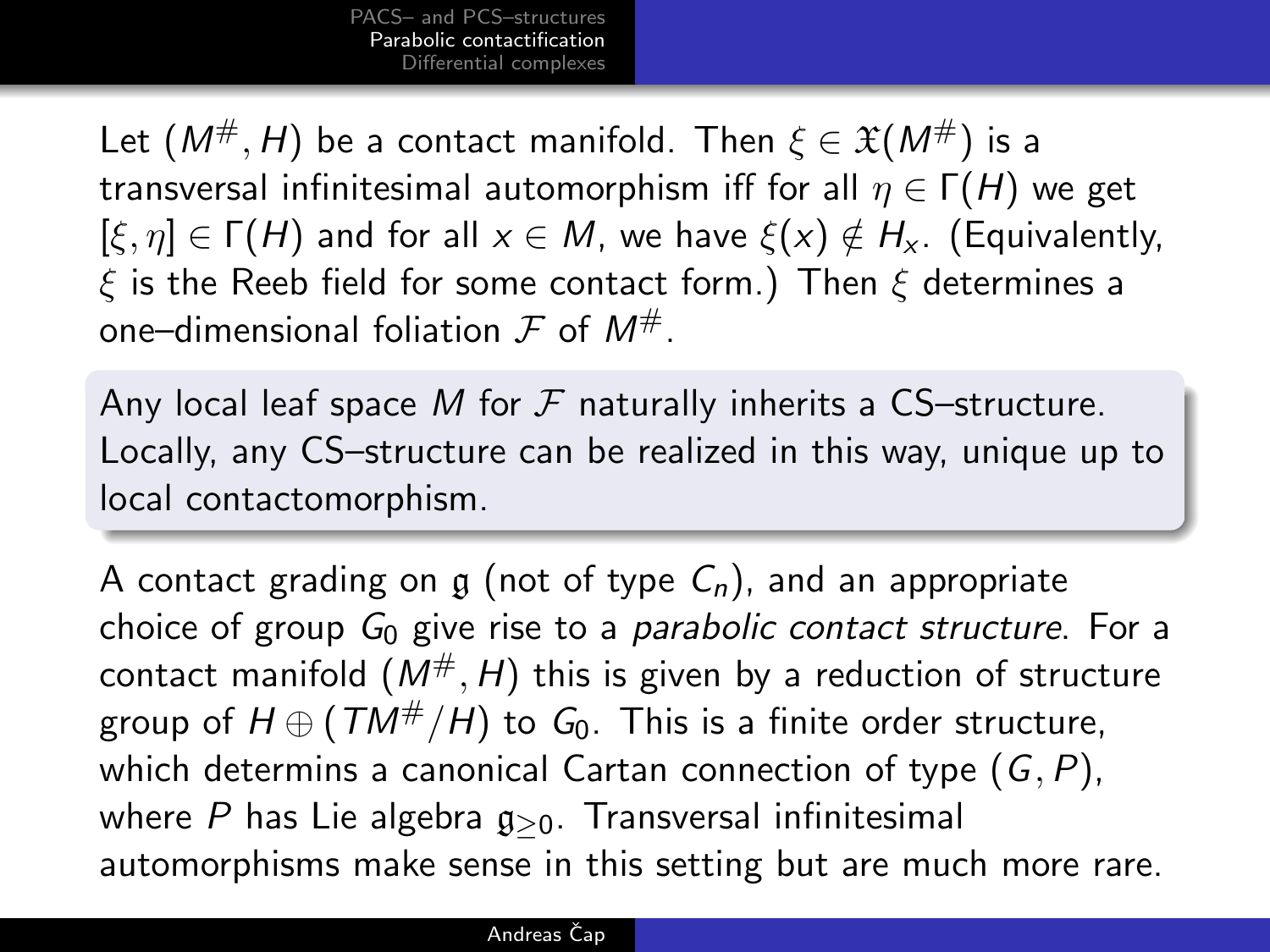The constructions of induced structures on quotients and of contactifications extend to the parabolic setting, relating a PCS–structure to the corresponding parabolic contact structures. In this setting one may also include structures corresponding to  $C_n$ –type Lie algebras. This then relates conformally Fedosov structures to contact projective structures.

We get a nice relation to special symplectic connections in the sense of Cahen–Schwachhöfer (Bochner–Kähler and –bi–Lagrangean, Ricci type, exotic symplectic holonomy)

Any special symplectic connection is the distinguished connection of a torsion–free PCS–structure. Concersely, the distinguished connection is special symplectic iff any local parabolic contactification is locally flat.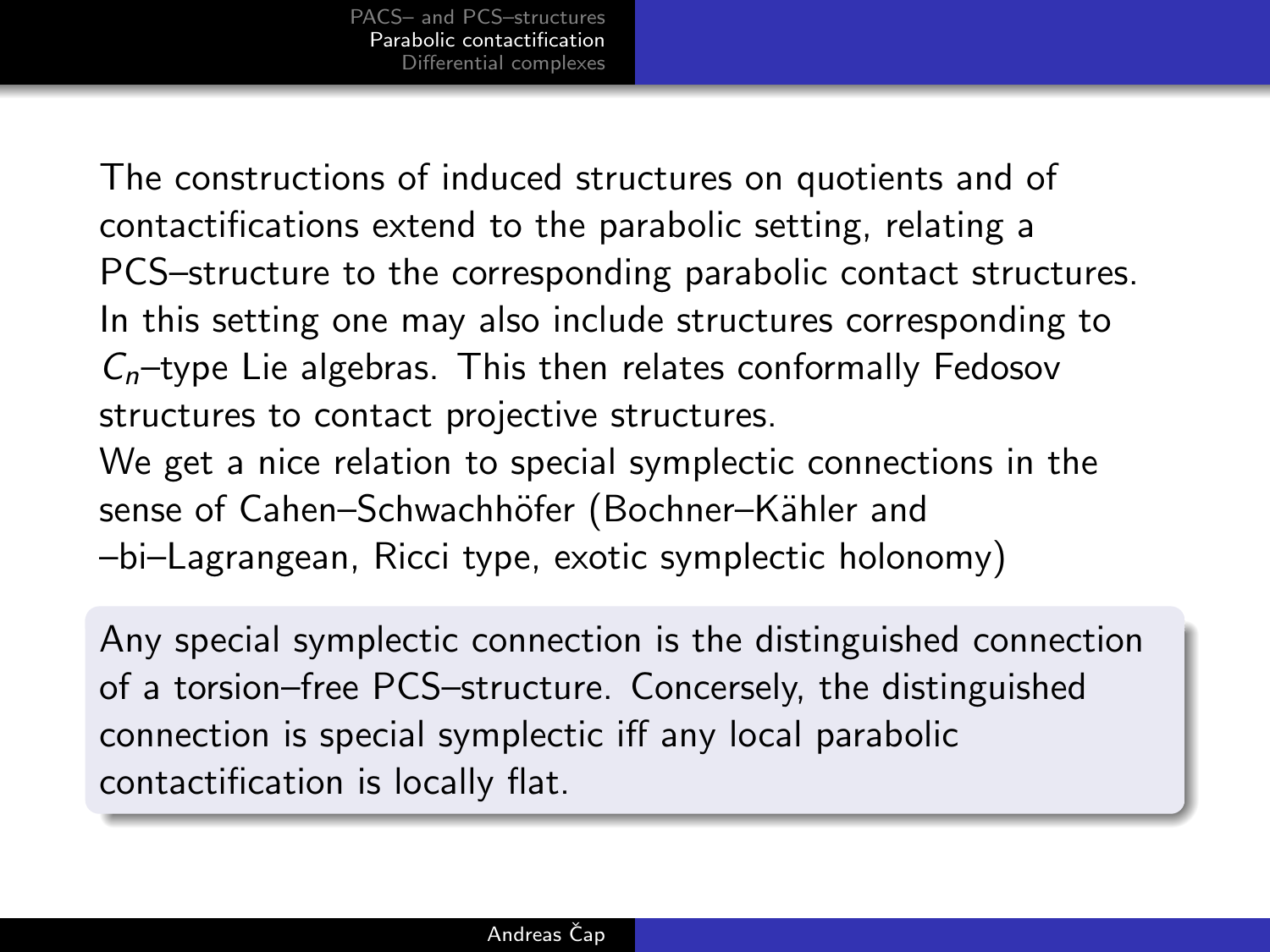[PACS– and PCS–structures](#page-3-0) [Parabolic contactification](#page-7-0) [Differential complexes](#page-9-0)

A representation of the group  $G_0$  gives rise to a natural bundle  $WM \rightarrow M$  on PCS–structures and to a completely reducible natural bundle  $WM^{\#} \rightarrow M^{\#}$  on parabolic contact structures. For a PCS–quotient  $q : M^{\#} \to M$ , one can naturally identify  $\Gamma(\mathcal{WM})$ with the kernel of the action of the infinitesimal automorphism defining the quotient in  $\Gamma(\mathcal{W}M^{\#})$ .

Using this locally, any invariant operator acting between sections of completely reducible natural bundles on some parabolic contact structure descends to a natural differential operator on the corresponding PCS–structure. Appying this to a differential complex, we obtain a descended complex.

<span id="page-9-0"></span>Applying this to BGG complexes on locally flat parabolic contact structures, one obtains complexes associated to all special symplectic connections. The complexes of Eastwood–Goldschmidt are special cases for Ricci type connections.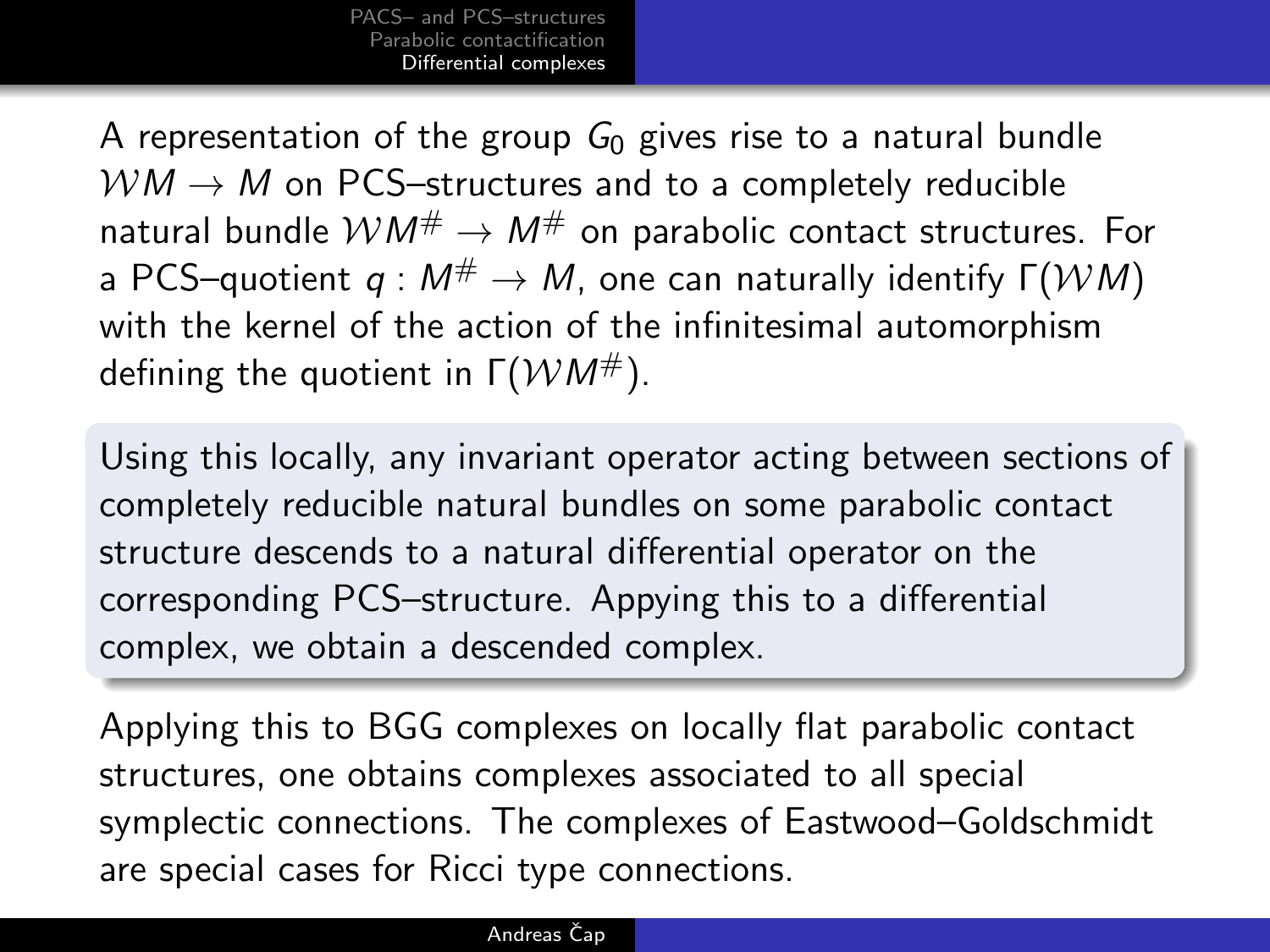Using the construction of BGG sequences from twisted de–Rham sequences, the cohomology of descended complexes can be computed. This works both locally and for global contactifcations like the Hopf–fibration  $q:S^{2n+1}\to \mathbb{C} P^n.$  These results vastly generlize what is needed for the applications to integral geometry.

The construction can also be applied to subcomplexes in curved BGG sequences and to relative BGG complexes (whose existence needs only weak assumptions). This gives rise to complexes on all Kähler and para–Kähler manifolds and generalizations of the latter, which remain to be explored.